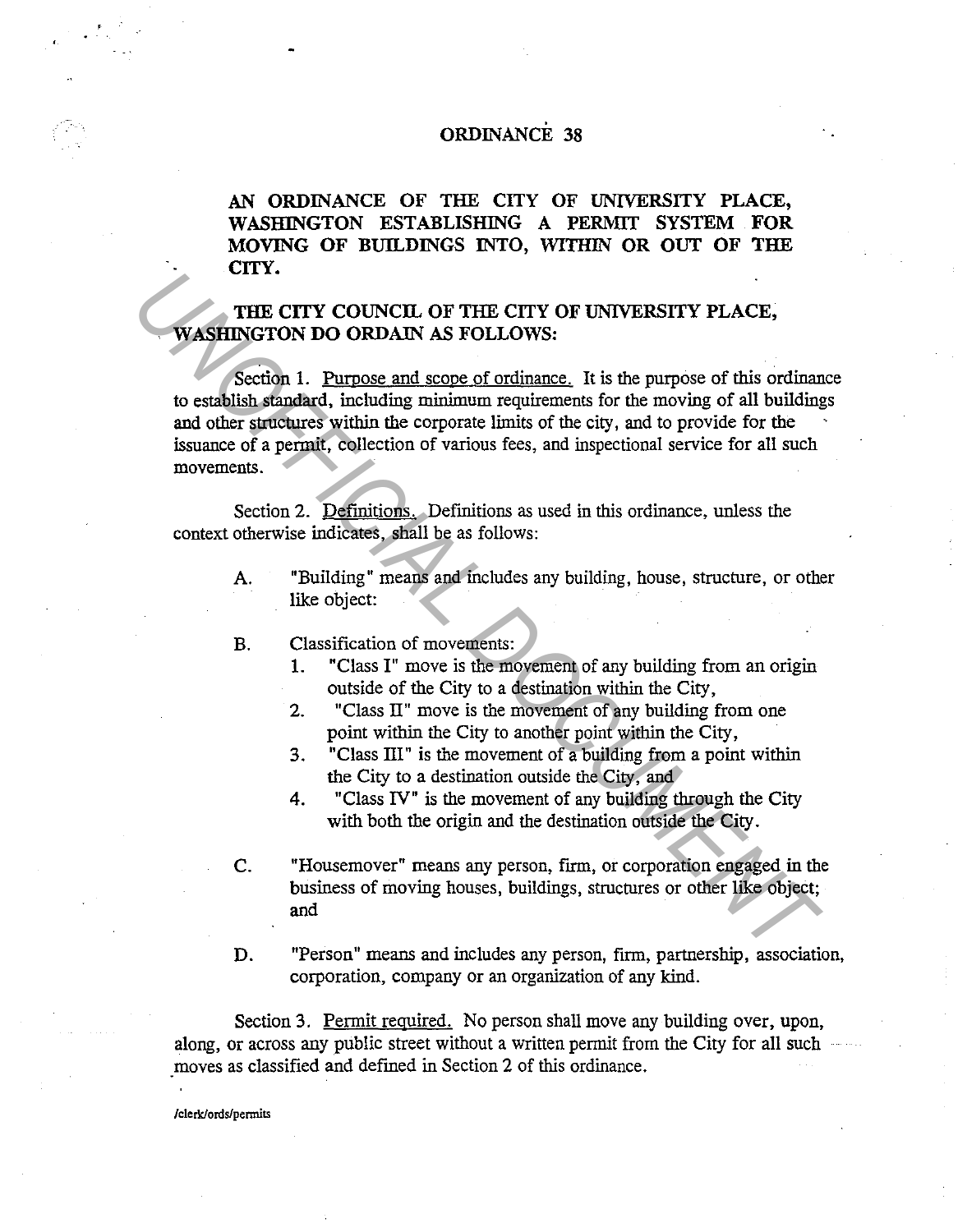Section 4. Permit- - Application information. Application for a permit shall be furnished by the City. The application for a permit shall contain, or have attached thereto, the following information:

- A. Name and address of the applicant;
- B. Location of the building to be moved (present address is assigned)
- C. Location of the proposed site to which the building is to be moved (include legal description);
- D. Date and time requested for the movement;
- E. Map or description of requested route to be taken;
	- Height, width, and length of the building to be moved including the truck or equipment to be used for moving the building; and
- G. Classification of the movement (as defined in Section 2 of the ordinance).

Section 5. Permit - Application - Deposits and Fees.

- A. Every applicant before being granted a permit shall pay an application filing fee as shall be established from time to time by the City.
- B. For any application for a Class I or II move herein provided for, there shall be charged and collected an inspection fee in an amount established from time to time by the City.
- C. An application hereunder shall be accompanied by:
- 1. A cash deposit or corporate surety bond in the sum of one thousand dollars or such greater amount as the Building Official determines necessary as indemnity for any damage which the City may sustain by reason or damage or injury to any highway, street or alley, sidewalk, or other property of the City which may be caused by or be incidental to the removal of any building over, along or across any street in the City and to indemnify the City against any claim of damages to persons or private property; L. Location of exploration is the course of the movement;<br> **L.** Location of equal description);<br> **D.** Date and time requested rot the to be taken;<br>
Height, width, and length of the building to be moved including the<br> **C.** 
	- 2. A public liability insurance policy, naming the City as an additional assured and providing one hundred thousand dollars or such greater amount the Building Official determines necessary to satisfy any claim by private individuals, firm, or corporations arising out of, caused by, or incidental to the moving of any building over, along, or across any street in the City; and
	- 3. A cash deposit or a corporate surety bond in the sum of five hundred dollars or such greater amount as the Building Official determines

**/clerk/ords/pennits**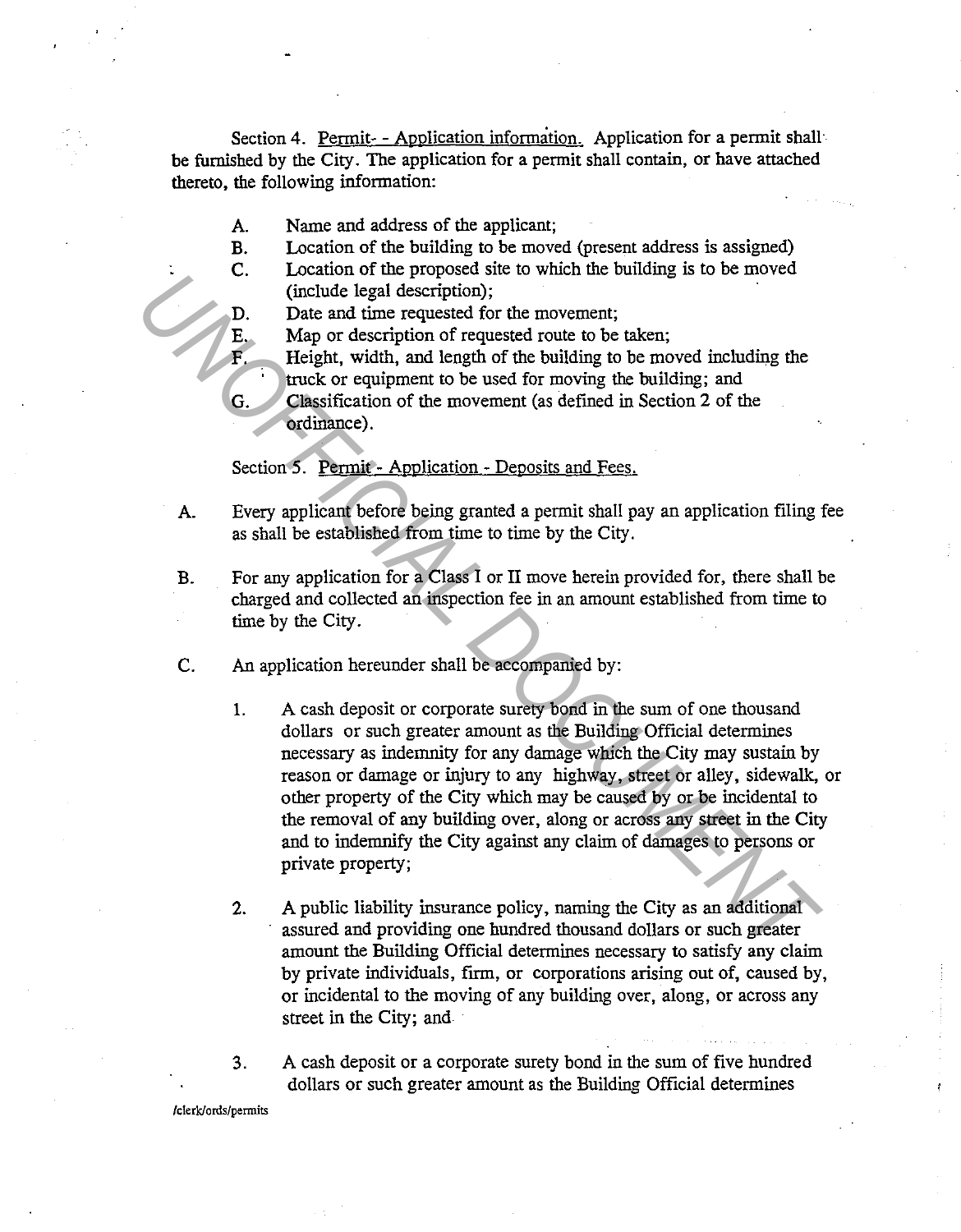necessary conditioned upon the permitee, within six months from the date of the issuance of such pennit (1) completing the construction, painting and finishing of the exterior of the building and (2) faithfully complying with all requirements of this ordinance, the building code, the zoning ordinance, the other ordinances then in effect within the City including but not limited to pennitee completing such work within six months of the date of the issuance of such pennit. In the event the provisions of this subsection are not complied with within the time specified, the sum of five hundred dollars shall be forfeited to the City as a penalty for the default, and this shall be in addition to any other penalties provides for failure to comply within the terms of this ordinance.

Section 6. Permit - Condition for granting. As a condition of securing the permit for a Class I or II move:

- A. The permitee shall furnish the City with a set of plans and specifications for the completed building to include a plot plan prepared by a registered engineer or landsurveyor from the State of Washington showing in detail the placement of the proposed structure upon the lot within the City;
- B. The permitee shall, prior to making application for such a permit or within ten days after making such application cause all of the exterior wall, ceiling or flooring to be removed to such extent. as may be necessary to permit the Building Official to examine the materials and the type of construction of such building to ascertain whether it will comply with the existing building code and other applicable ordinances in the City; and
- C. The permitee shall obtain certified statements of inspection and present to the Building Official from the State of Washington Department of Labor and Industries, Electrical Inspection Division, and any other certifying agencies used by the City to certify that such electrical and /or plumbing facilities of the building meet the minimum applicable code requirements. Such statements of inspection shall be presented to the building Official within the ten day period referenced in subsection (B) above. All building involved in a Class I or II move shall meet all minimum standards for plumbing and electrical facilities or shall be improved to such code standards prior to a building permit being issued by the City. **EXECUTE:** In the certain of the bunded dollars stall be forficied to the Divisions of this subsection are not complied with within the time<br>are are one of the hundred dollars stall be forficied to the Given<br>as a penalty f

**/clerk/ords/permits**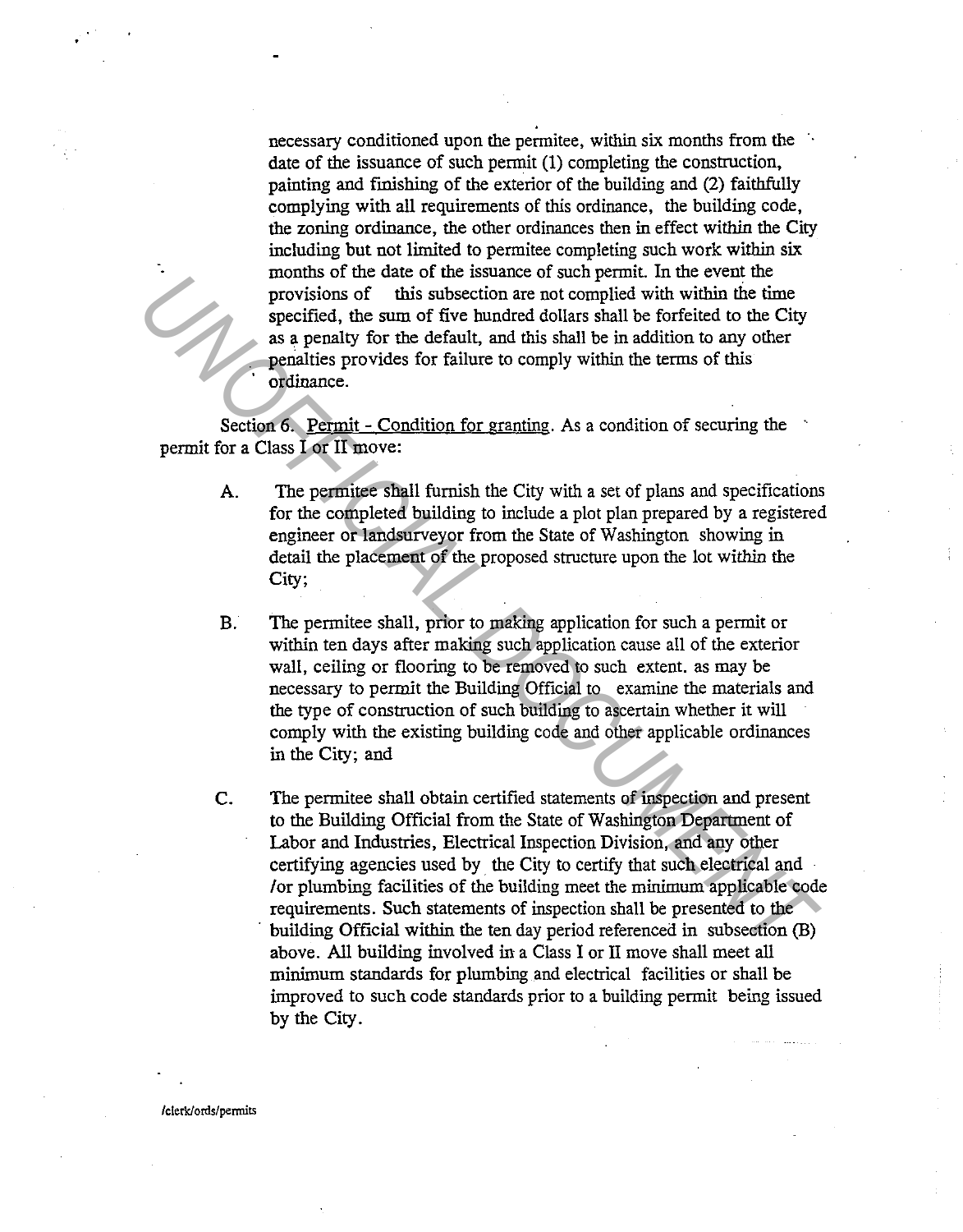## Section 7. Special Requirements.

A. Escort. For Class I, II, III, and IV moves, the housemover shall provide at least two off-duty police officers or other appropriate agency employees which provide an escort service for the purpose of regulating traffic along the route such building is being moved, provided that such police or special agency escort shall be at the expense of the housemover in addition to any other fees or deposits heretofore required. No variances of the provisions of the permit shall be permitted by the escort.

Time. Time of the movement shall be designated by the City. Every such permit shall become void unless the building being moved is removed from the public right-of-way within the time specified in the· permit issued; provided however, that the City may extend such time when the moving of any building is rendered impractical by reason of inclemency of the weather, strikes, or other causes not within the control of the housemover.

- C. Lights. No person moving any building over, upon, along, or across any public street shall fail, neglect, or refuse to keep a red light (or any other devices that the City may require) at all times at each comer of such building and at the end of any projection thereupon while the same is located in or upon any public street.
- D. Notice to Utilities. Before any building shall be moved the housemover shall give written notice to the public utilities or agencies designated in the application not less than three days in advance of the proposed
- E. Condition of Lot. After the completion of any Class II or III move the area or lot upon which the structure was formally located shall be cleaned up and satisfactorily grades; and the sanitary sewer connection, if one exists, shall be plugged and marked; the water meter shall be removed and the line satisfactorily capped and marked; the electrical and telephone lines removed; any well on the property marked and reported ; and, all trash removed therefrom to the satisfaction of the Building Official. Figure of special specifical specifical specifical specifical specifical specifical specifical or the system of the permitted by the city. Every<br> **UNIFICIAL TERN CONTA DOCUMENT CONTA SPECIFICATE SPECIFICATE SPECIFIC TO SUP**

Section 8. Penalty. Any person violating any provision of this ordinance shall be guilty of a misdemeanor and upon conviction thereof shall punished pursuant to City Ordinance Number

Section 9. Severability. If any section, sentence, clause or phrase of this ·ordinance should be held to be invalid or constitutional by a court of competent **/clerklords/permits**